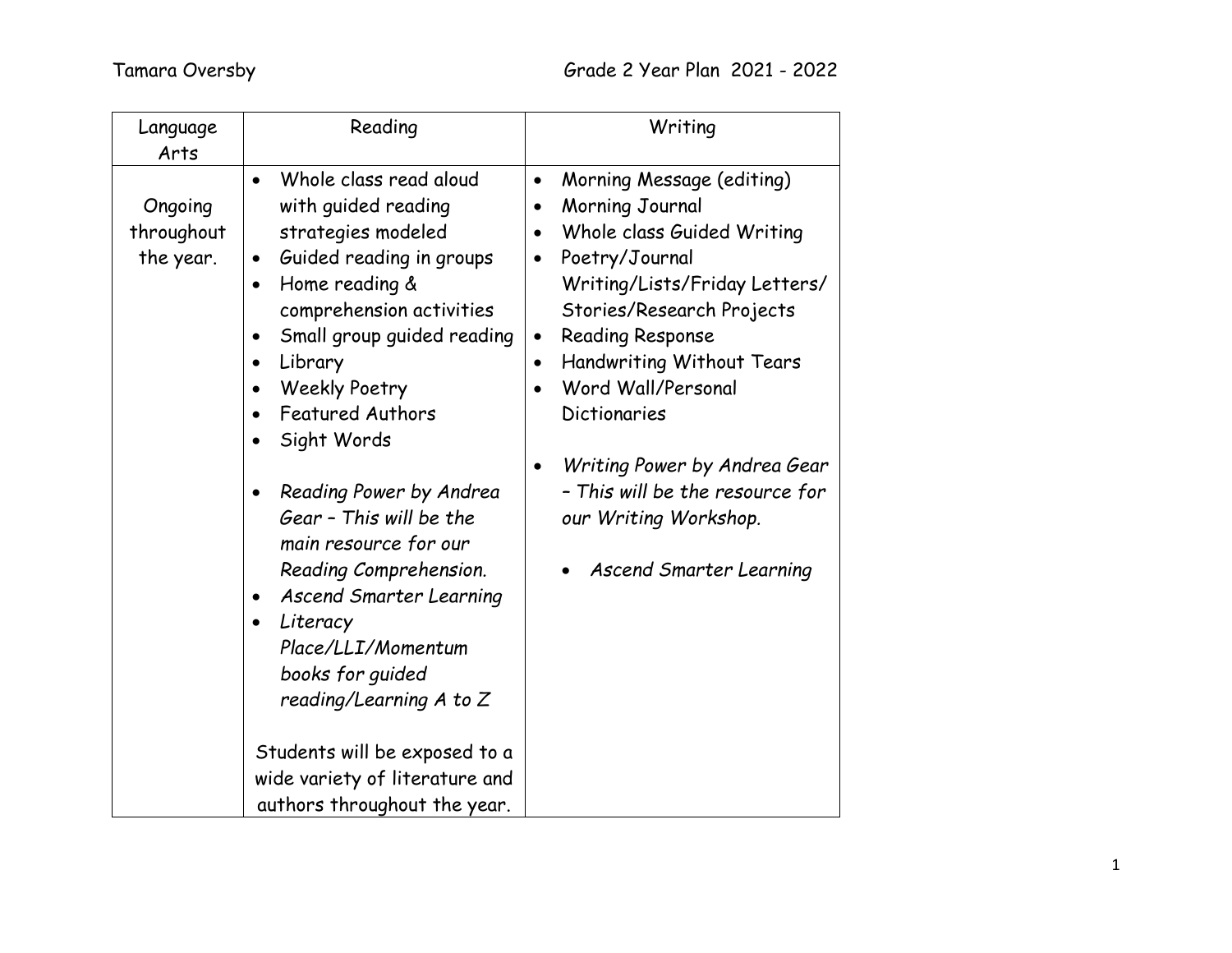The Daily 5 will be used each day as an opportunity for small group work. Students will rotate through stations. Seesaw will be used often in the classroom during our ELA period.

- Word Work
- Listen to Reading
- Work on Writing
- Read to Someone
- Meet with Teacher (Guided reading Literacy Place & Ascend Smarter Learning)
- There will sometimes be a math station added to these rotations.

Recovery Learning in ELA will guide teaching to meet students where they are in their learning process. Students will be continually assessed and teaching will be adjusted to meet their needs.

| Math                                          | Number - Developing Number Sense                                                                                                                                                                                                                                                                   |  |  |
|-----------------------------------------------|----------------------------------------------------------------------------------------------------------------------------------------------------------------------------------------------------------------------------------------------------------------------------------------------------|--|--|
| September and ongoing<br>throughout the year. | Number sequence to 100 - skip counting, exploring and<br>representing<br>Odd and Even Numbers<br><b>Ordinal Numbers</b><br>Place Value<br>Addition and Subtraction Facts (begin with Grade 1<br>review)<br>Calendar<br>Mental Math Strategies (begin with Grade 1 review)<br><b>Story Problems</b> |  |  |
| December - June                               | <b>Expand Addition and Subtraction</b>                                                                                                                                                                                                                                                             |  |  |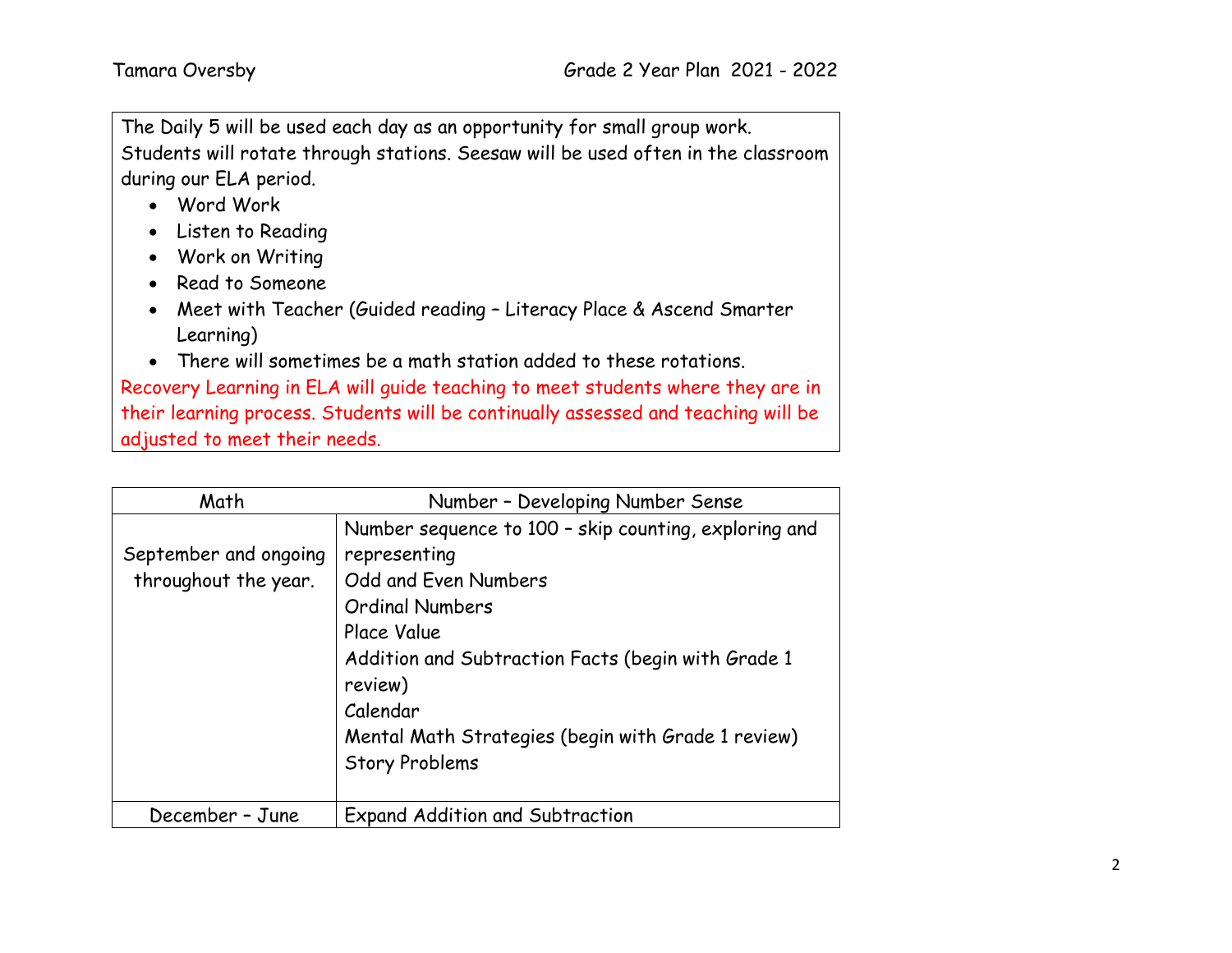| <b>Expand Mental Math</b>                                                     |                                                                                   |  |  |  |
|-------------------------------------------------------------------------------|-----------------------------------------------------------------------------------|--|--|--|
| <b>Patterns and Relations</b>                                                 |                                                                                   |  |  |  |
| September - October                                                           | Predicting and repeating a pattern                                                |  |  |  |
| and ongoing throughout                                                        | Describing, reproducing, extending, and creating                                  |  |  |  |
| the year.                                                                     | patterns                                                                          |  |  |  |
| Understanding equality and inequality                                         |                                                                                   |  |  |  |
|                                                                               | Shape and Space                                                                   |  |  |  |
| Calendar problems<br>September and ongoing                                    |                                                                                   |  |  |  |
| throughout the year.                                                          |                                                                                   |  |  |  |
| April - June                                                                  | Measuring length and mass                                                         |  |  |  |
|                                                                               | Describing and analyzing 2D and 3D shapes                                         |  |  |  |
| <b>Statistics and Probability</b>                                             |                                                                                   |  |  |  |
| Ongoing throughout                                                            | Gather and record information to answer questions                                 |  |  |  |
| the year.                                                                     | Construct and interpret graphs to solve problems                                  |  |  |  |
|                                                                               | Each math class will begin with the number of the day and mini lesson of the day. |  |  |  |
| This will be followed by Daily 5 math rotations where I can work with a small |                                                                                   |  |  |  |
| group.                                                                        |                                                                                   |  |  |  |
|                                                                               |                                                                                   |  |  |  |
|                                                                               |                                                                                   |  |  |  |
|                                                                               |                                                                                   |  |  |  |
| Daily 5 Math:                                                                 |                                                                                   |  |  |  |
| Math by Myself (independent paper math - Shelly Grey's<br>$\bullet$           |                                                                                   |  |  |  |
| Addition/Subtraction Stations)                                                |                                                                                   |  |  |  |
| Math with Someone (partner math games)<br>$\bullet$                           |                                                                                   |  |  |  |
| Math with Teacher (small group lessons)<br>$\bullet$                          |                                                                                   |  |  |  |
| Math Technology (Mathletics)                                                  |                                                                                   |  |  |  |
| Math Writing (problem solving)                                                |                                                                                   |  |  |  |
|                                                                               |                                                                                   |  |  |  |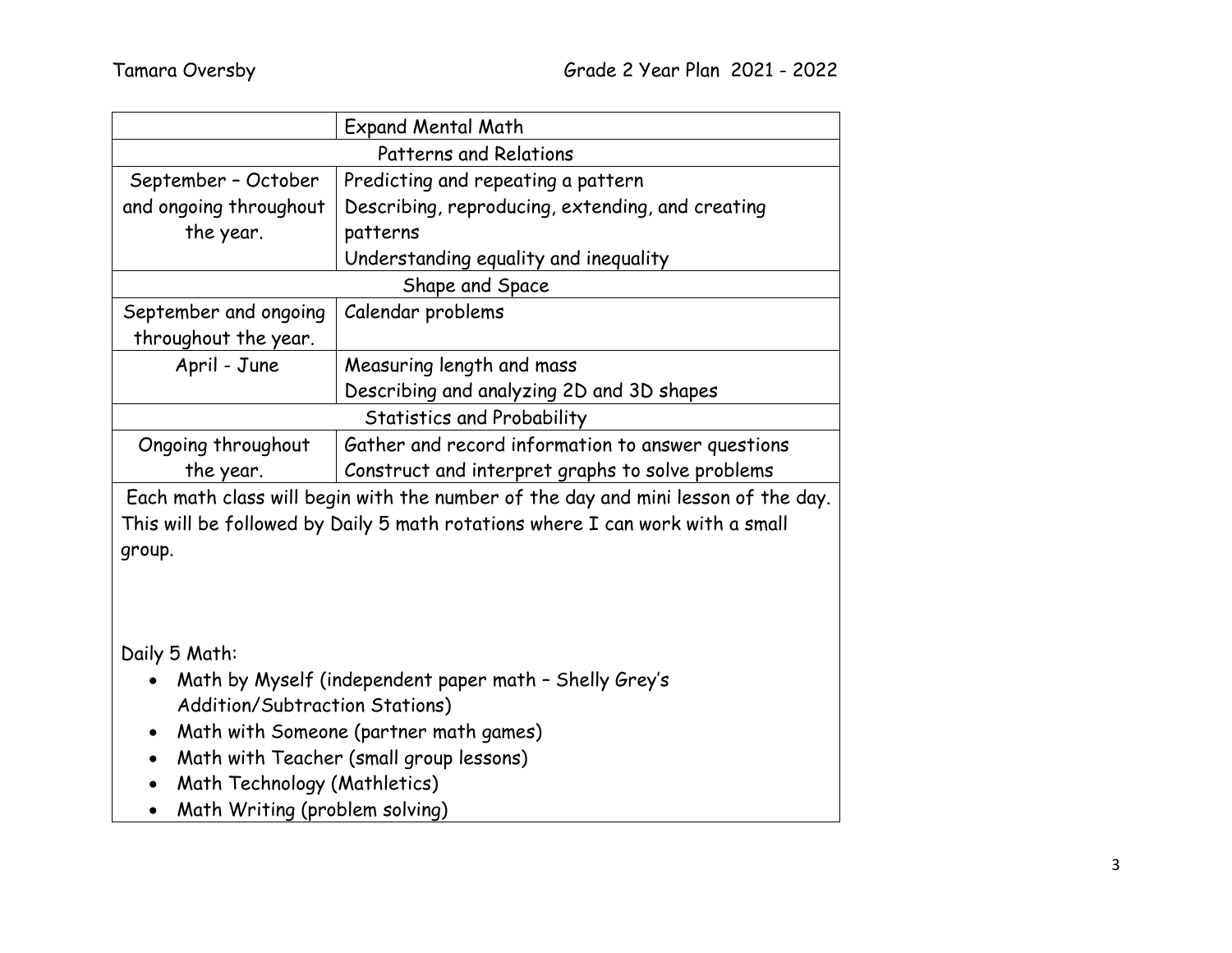Recovery Learning will take place through a spiraled math program. Students will review Grade 1 concepts to begin the year and as we learn new concepts, will be continually assessed to guide teaching.

| Science/Social Studies |                                  |  |  |  |
|------------------------|----------------------------------|--|--|--|
| September/October      | Our Local Community              |  |  |  |
| October/November       | Solids, Liquids and Gases        |  |  |  |
| November/December      | Air and Water in the Environment |  |  |  |
| January                | Communities in Canada            |  |  |  |
| February               | Position and Motion              |  |  |  |
| March/April            | The Canadian Community           |  |  |  |
| May/June               | Growth and Changes in Animals    |  |  |  |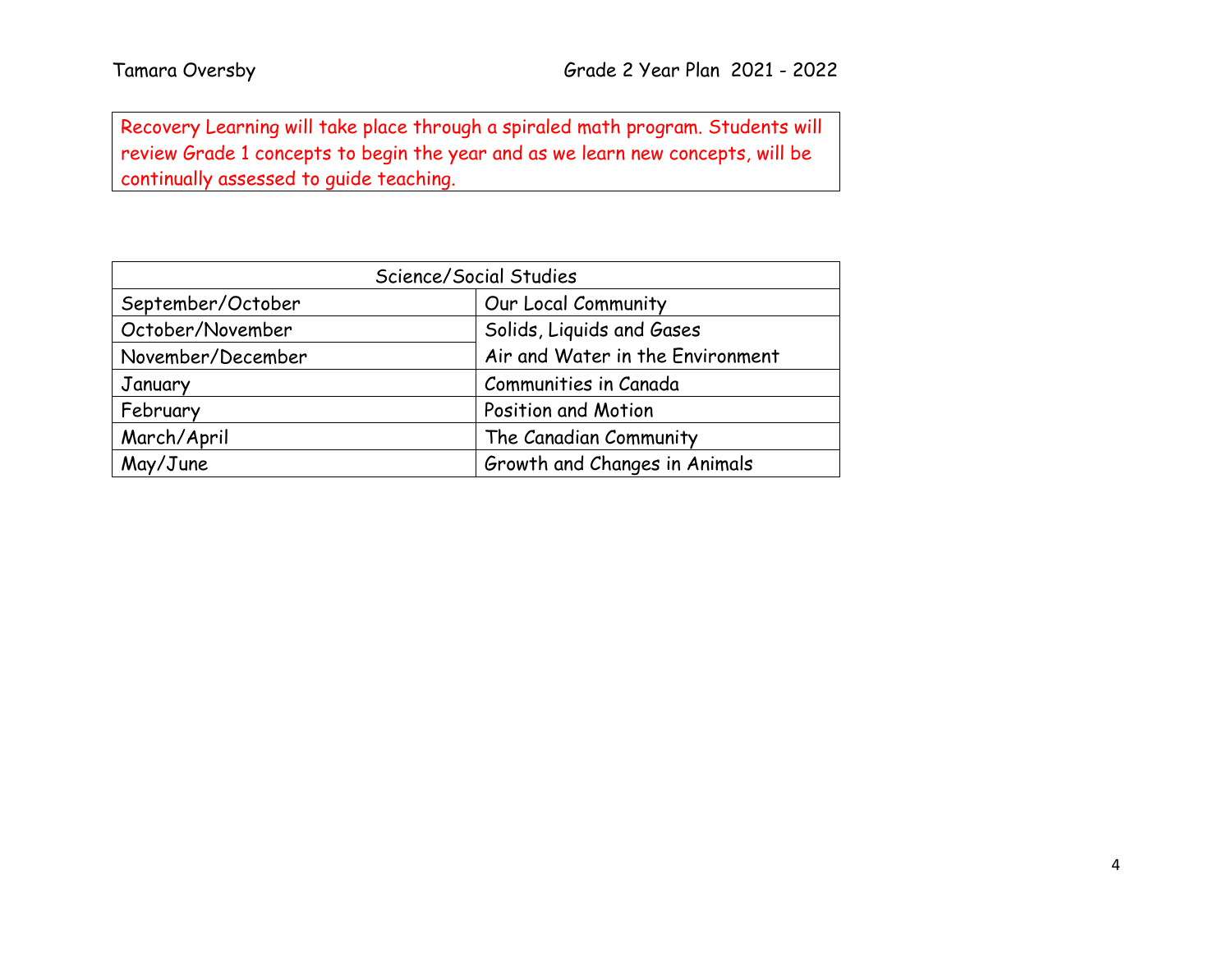## Art & Music

Art and music are taught on a weekly basis as well as being integrated throughout the subject areas.

## ICT

Technology is integrated in all subject areas. The smartboard and smart camera are used on a daily basis. The students will become familiar with; word, Mathletics, websites for kids including You Tube Kids and Kid Rex. Laptops and I-Pads will be used throughout the year.

New this year, I will be implementing Learning A to Z into the classroom as well as Seesaw. We will learn these programs in the classroom and in the event of home learning students will continue to use these programs at home.

Weather permitting, learning outdoors will become a large portion of our day.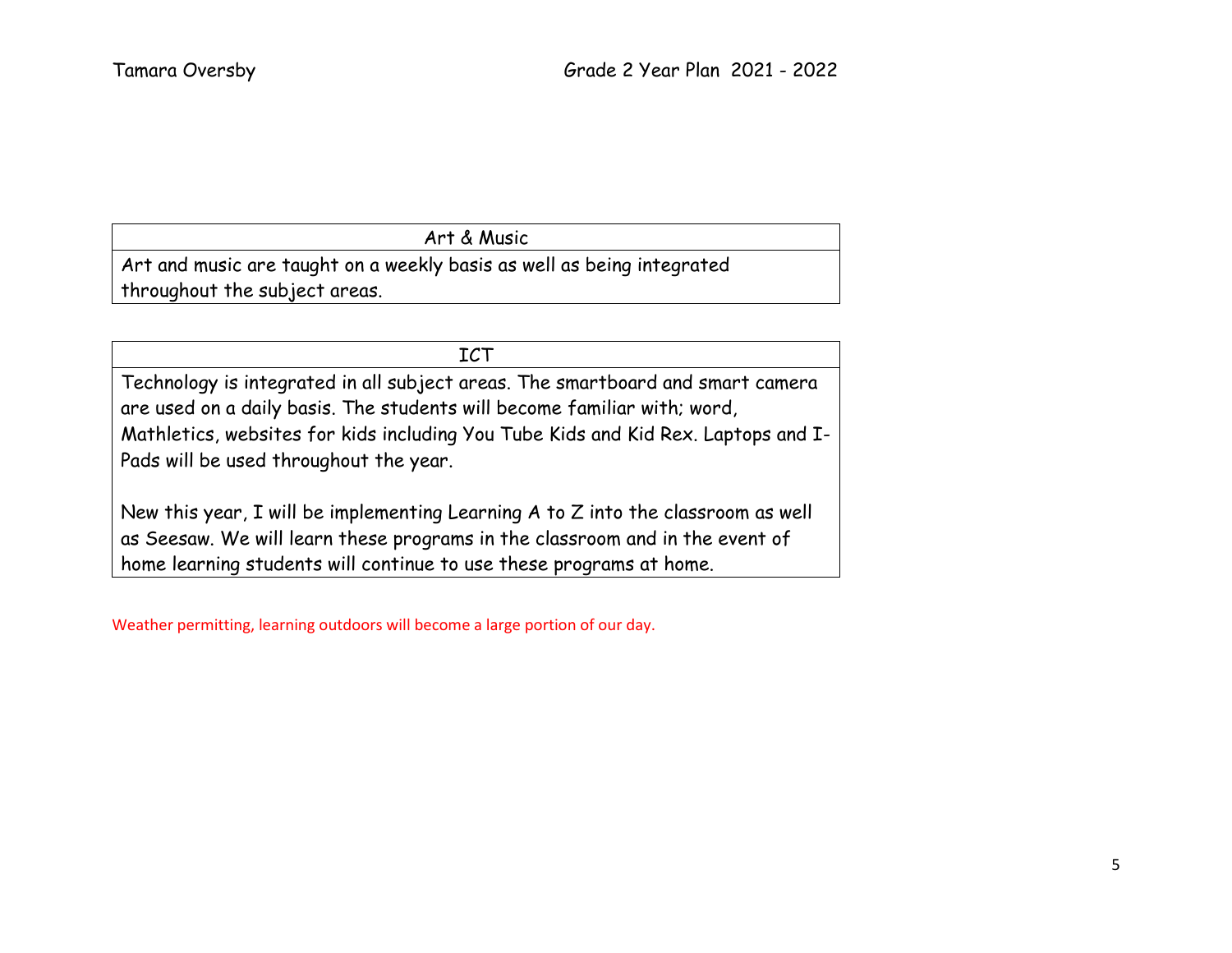|                        | September                                                                                                                                                                                                                                                                                                                                      | October                                                                                                                                                                                            | November                                                                                                                                                                | <b>December</b>                                    | January                                                 | February                                                                                                        | March                                                                                                                                                                                     | April                                        | May                                                                                                                                                    | June                                                                             |
|------------------------|------------------------------------------------------------------------------------------------------------------------------------------------------------------------------------------------------------------------------------------------------------------------------------------------------------------------------------------------|----------------------------------------------------------------------------------------------------------------------------------------------------------------------------------------------------|-------------------------------------------------------------------------------------------------------------------------------------------------------------------------|----------------------------------------------------|---------------------------------------------------------|-----------------------------------------------------------------------------------------------------------------|-------------------------------------------------------------------------------------------------------------------------------------------------------------------------------------------|----------------------------------------------|--------------------------------------------------------------------------------------------------------------------------------------------------------|----------------------------------------------------------------------------------|
|                        |                                                                                                                                                                                                                                                                                                                                                |                                                                                                                                                                                                    |                                                                                                                                                                         |                                                    |                                                         |                                                                                                                 |                                                                                                                                                                                           |                                              |                                                                                                                                                        |                                                                                  |
| <b>Health</b><br>Class | Identify daily<br>healthy habits and<br>its benefits.<br>Identify how to<br>prevent spread of<br>illness. (Covid 19)<br>-Ongoing-                                                                                                                                                                                                              | Identify<br>opportunities to<br>be active and<br>how to set goals.<br>Identify what<br>are positive<br>relationships,<br>responsible and<br>respectable<br>behaviors and<br>how to<br>communicate. | Discuss and<br>identify our<br>different feeling<br>and emotions<br>around stress and<br>anxiety.<br>How can we show<br>empathy? How<br>can we reduce<br>person stress. | Technology's<br>effect on<br>physical<br>activity. | Healthy foods<br>and the food<br>groups.                | Describe how<br>human being<br>express their<br>emotions and how<br>families nurture<br>our personal<br>growth. | Discuss and<br>identify our<br>different feeling<br>and emotions<br>around stress<br>and anxiety.<br>How can we<br>show empathy?<br>How can we<br>reduce person<br>stress.<br>-Continued- | <b>Dental Care</b>                           | Identify<br>growth and<br>changes from<br>birth to<br>childhood.<br>Describe how<br>living things<br>look after<br>their young.<br>(Social<br>Studies) | Bike,<br>community<br>and water<br>safety.<br>Recognize<br>community<br>helpers. |
| <b>Gym Class</b>       | Recognize safety of<br>self and others<br>during physical<br>activity.<br>Discuss and identify<br>the basic rules for<br>selected physical<br>activities.<br>Recognize physical<br>changes during<br>physical activity.<br>Learn proper warm<br>-ups and we we do<br>it.<br>-Ongoing-<br>Terry Fox Walk<br><b>Cooperative Games</b><br>Routine | Yoga<br>Soccer - kicking<br>and passing<br>Running                                                                                                                                                 | Movement<br><b>Stations</b><br>Throwing and<br>catching                                                                                                                 | Snowshoeing<br>Dance and<br><b>Zumba Fitness</b>   | Snowshoeing<br>Yoga<br>Skating?<br>Cooperative<br>Games | Snowshoeing<br>Winter Activity<br>Day<br>Running<br>Basket Ball -<br>Dribbling and<br>shooting                  | Parachute<br>Gymnastics skills                                                                                                                                                            | Movement<br>Stations<br>Cooperative<br>games | Jump Rope<br>for Heart<br>Skipping                                                                                                                     | Baseball<br>Yoga<br>Running                                                      |

**PE Year Plan 2021-2022 Grade 2**

- Classes will be held outdoors as much as possible.
- Social distancing and/or mask wearing will be followed.
- Will utilize and follow curriculum and online resources.